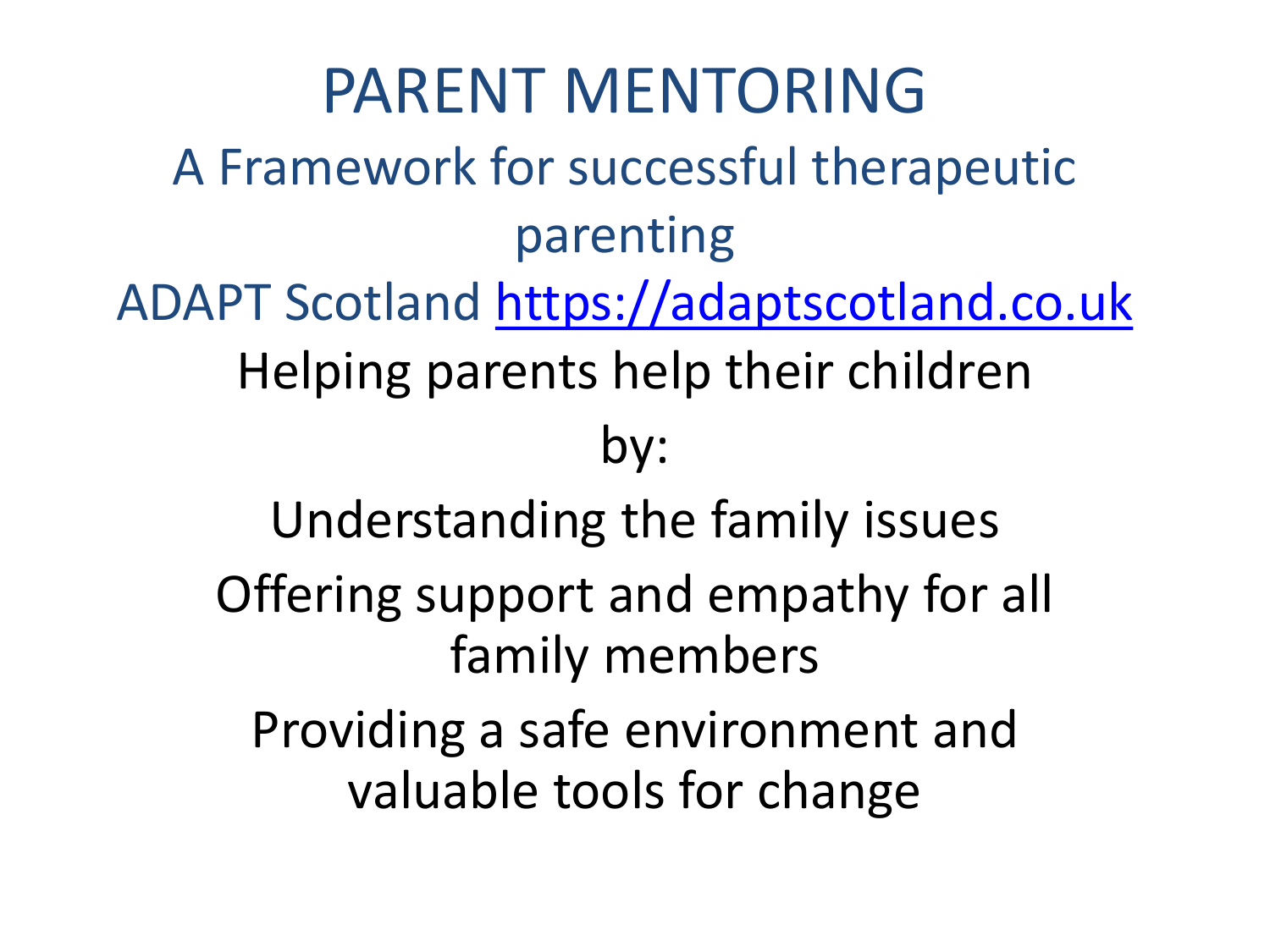### Principles of Therapeutic Parenting

- Children need to 'go back to go forward' – to help them fill the emotional gaps
- Considers all aspects of a child's functioning
	- impact of trauma on neurobiological system
	- developmental trauma issues
	- attachment patterns
	- current behaviour
	- executive functioning difficulties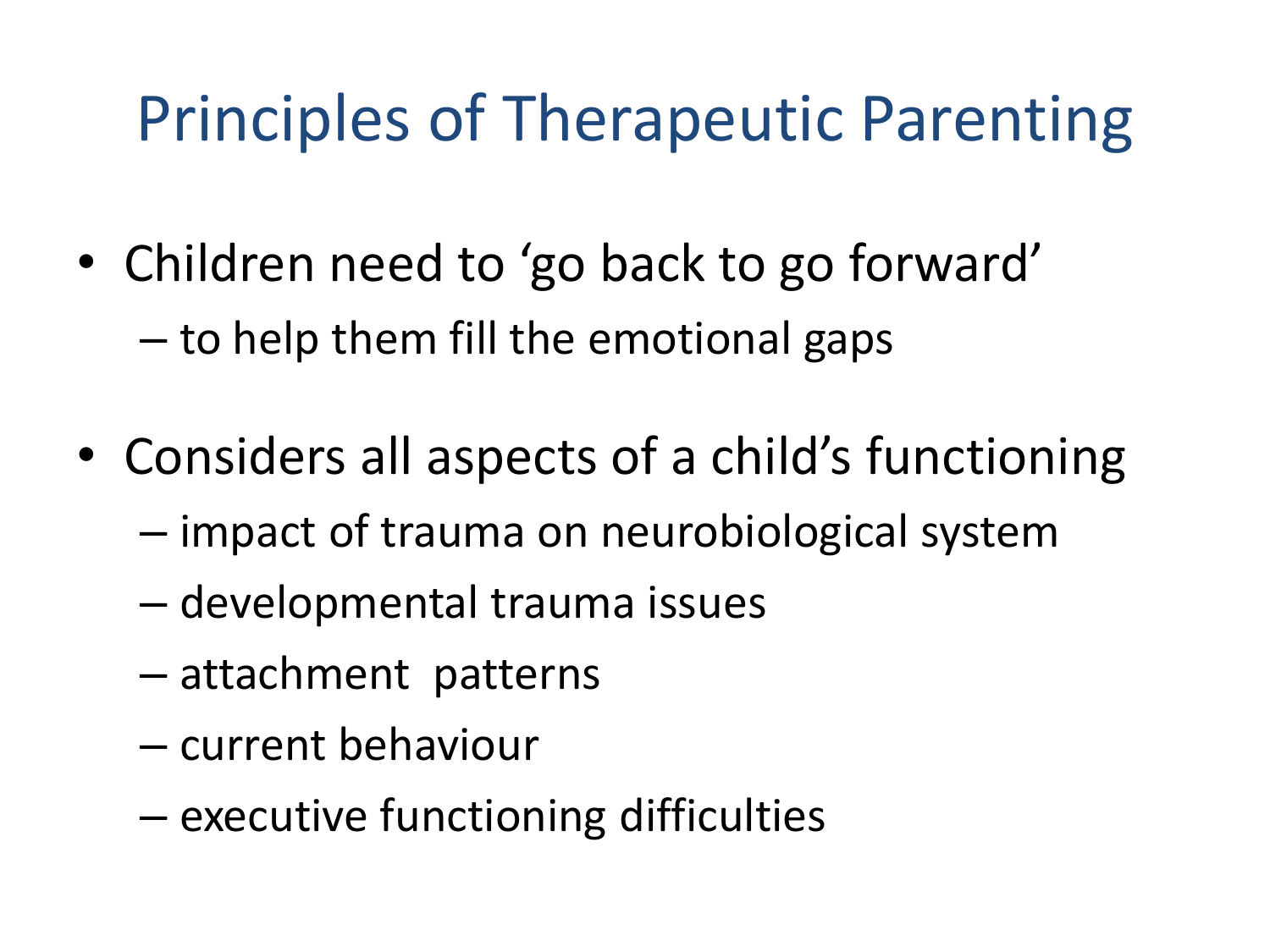### **Therapeutic Parenting Support**

- Starts with understanding the child's history
	- what was done to the child
	- what it did to the child
- Recognises the ways in which this continues to impact in the present
	- at a body, brain, behavioural and cognitive levels
- Recognises the impact on parents
	- Secondary trauma
- Recognises the impact of parents' own history
	- we all have attachment and trauma issues
- Allows parents to feel safe enough to explore their responses and make changes: to provide a safe environment for their children do the same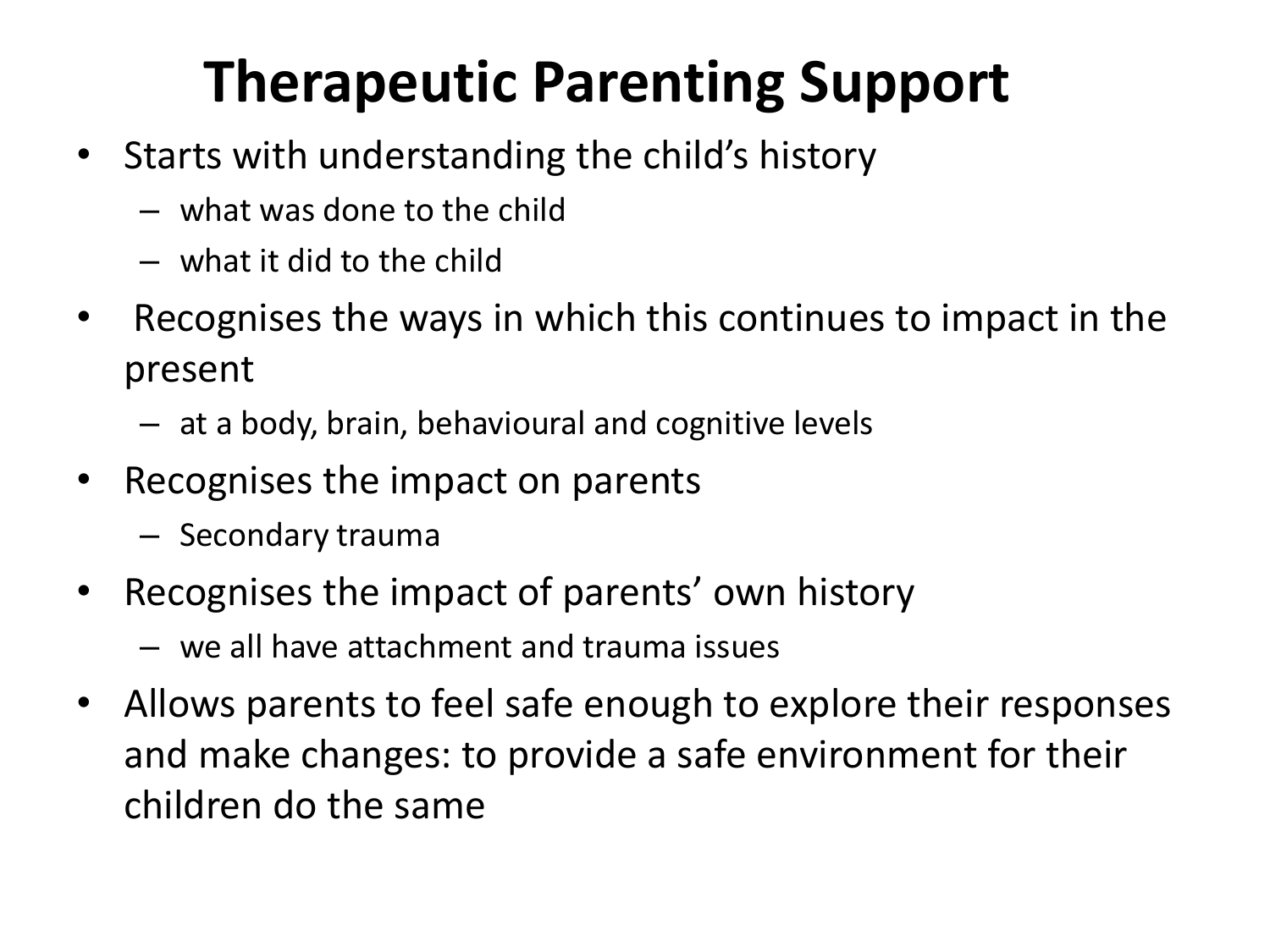# How Parent Mentoring Helps

• Bespoke programme to meet individual needs of each family and each family member.

### **Common elements: providing parents with:**

- Understanding of the reasons for their child's difficulties and current behaviour
- A parenting plan that is relevant and flexible
- Encouragement to consider new ways of parenting
- Support to put plans and strategies into action
- Confidence to become effective therapeutic parents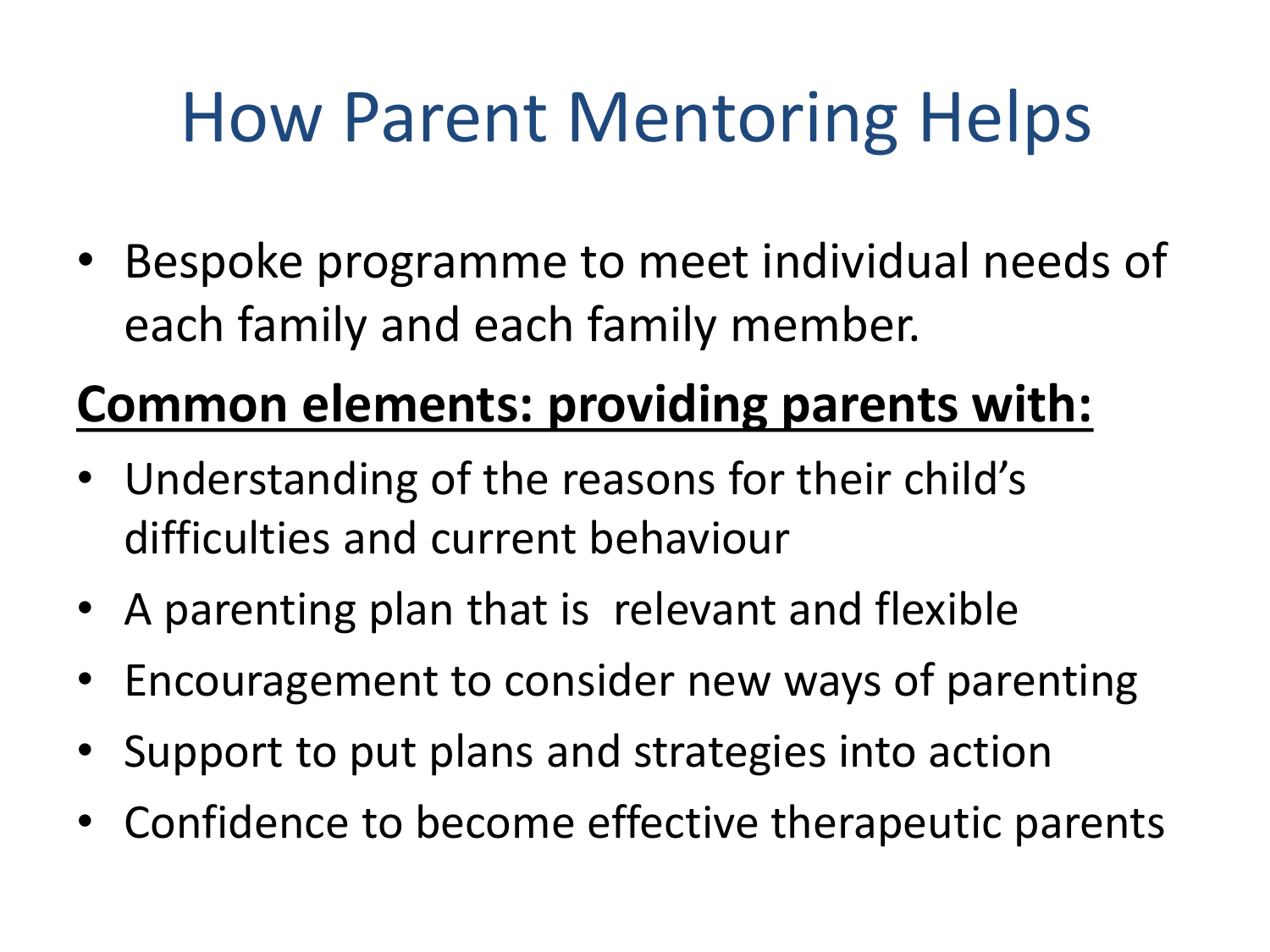### Aims of Parent Mentoring Programme

- Developing greater understanding of the reasons for the child's difficulties.
- Reducing conflict and stress in families.
- Putting parents in loving control within their families.
- Giving children opportunities to trust their parents are really there for them and can meet their needs.
- Providing an infrastructure that allows children to change and manage their lives in a healthier ways.
- Establishing a safe 'holding' environment for parents.
- Help for parents look at any difficulties they have in implementing the programme: including personal issues that may be having an impact.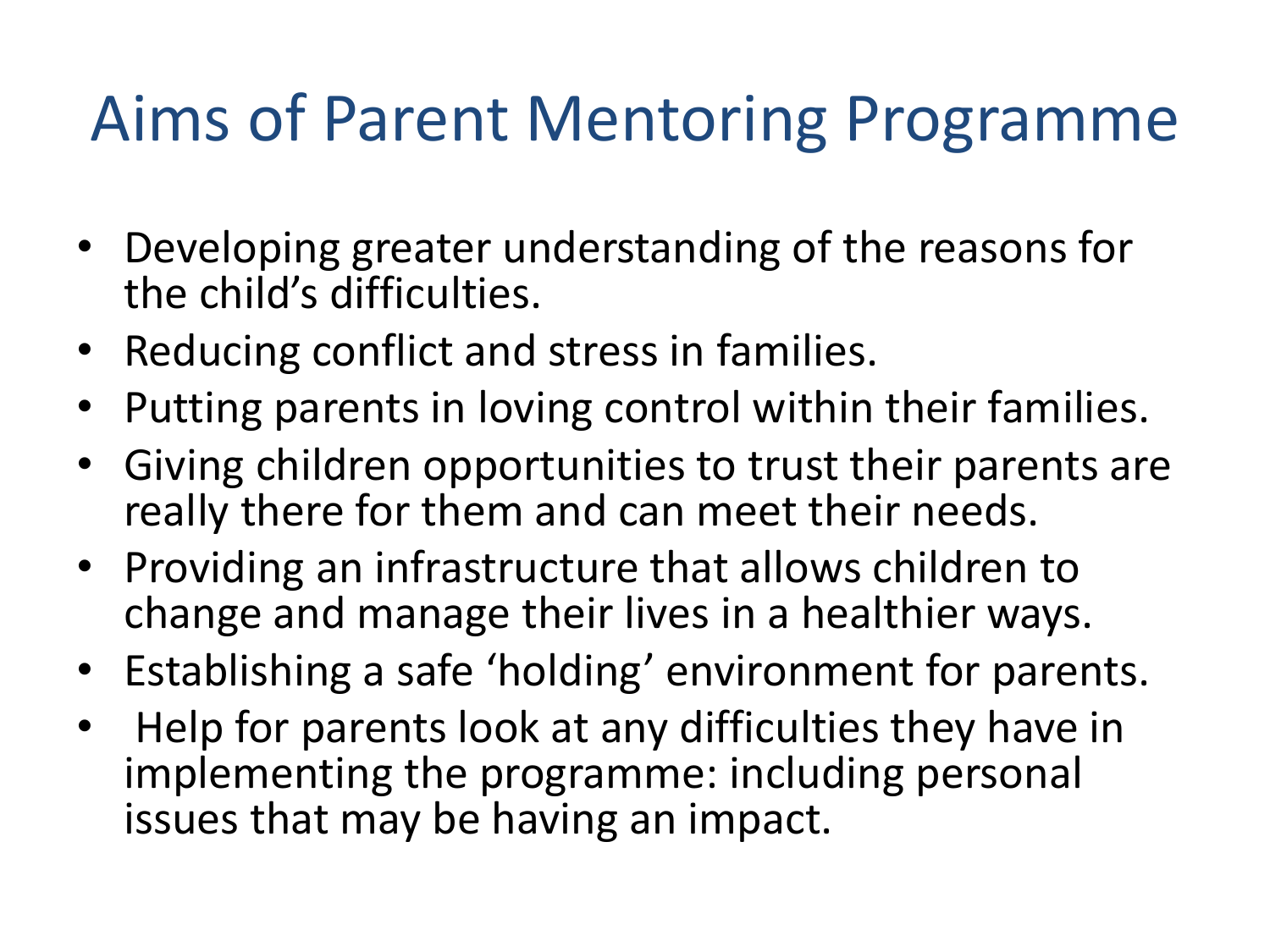# Key Concepts of Therapeutic Parenting

#### • **'Practising'**

- for both parents and children: 'we' not 'you'
- We all make mistakes when we practise, it's what we learn from those mistakes that is important

#### • **Shared responsibility**

- between mentor and parents
- between parents and children

#### • **'Going backwards to move forwards'**

– thinking toddler

#### • **'Language of Trauma'**

- recognising that children's behaviour is the language they use to let you know what is going on for them
- Understanding that their first language is the one that was 'spoken in their birth family; i.e. the language of trauma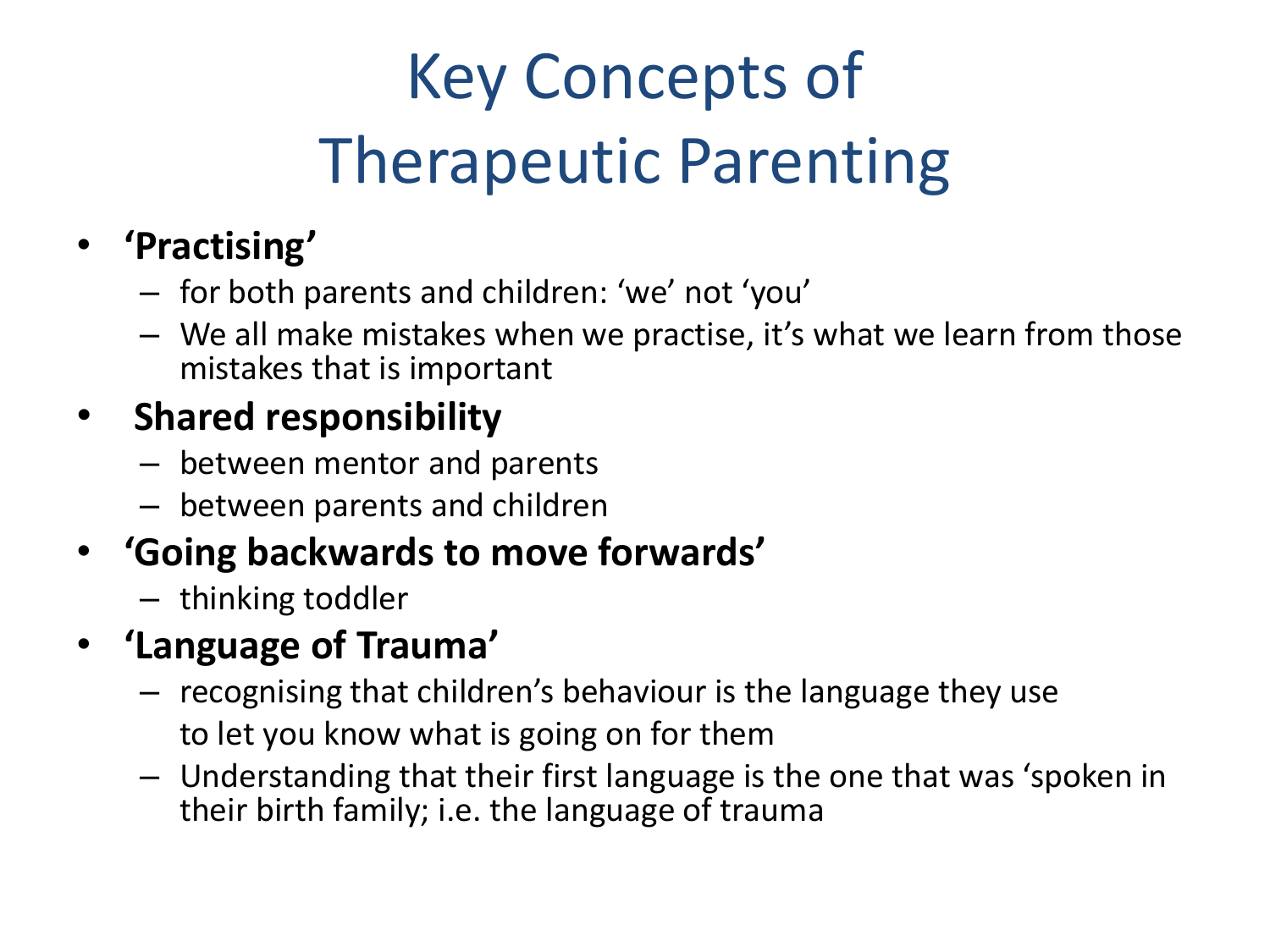## Key concepts - continued

- **When to intervene verbally: to work out 'what happened' and 'what we could do next time'**
	- before the child dysregulates by trying to anticipate situations that will be difficult for the child
	- $-$  after the event when the child is regulated again, recognising that this may be several hours later
- **Helping children recognise what is going on for them – in this order**
	- at a body level
	- at a feeling level
	- at a cognitive level
- **Parents need to look after themselves**
	- often the hardest thing for parents to do!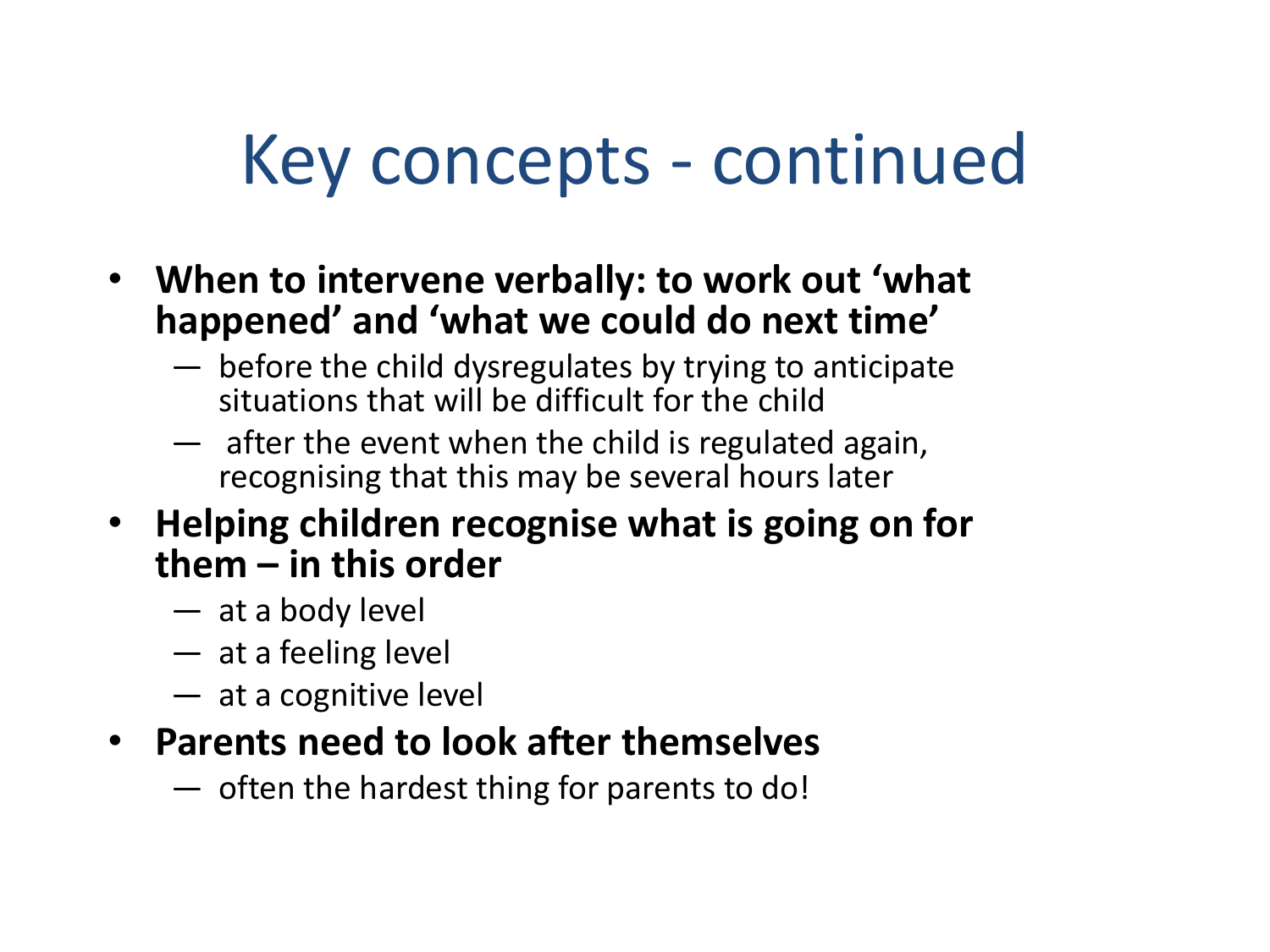## Final Reflections

- **That families are the best environment for children to grow and develop**
- **We start from the principle that children and parents are doing the best they can**

– it's not 'won't do'; rather it's 'can't do'

- **We believe that children and parents want to be happy together as a family**
- **It's the parent mentor's job to show them ways they can do what they want to do and are able to do.**